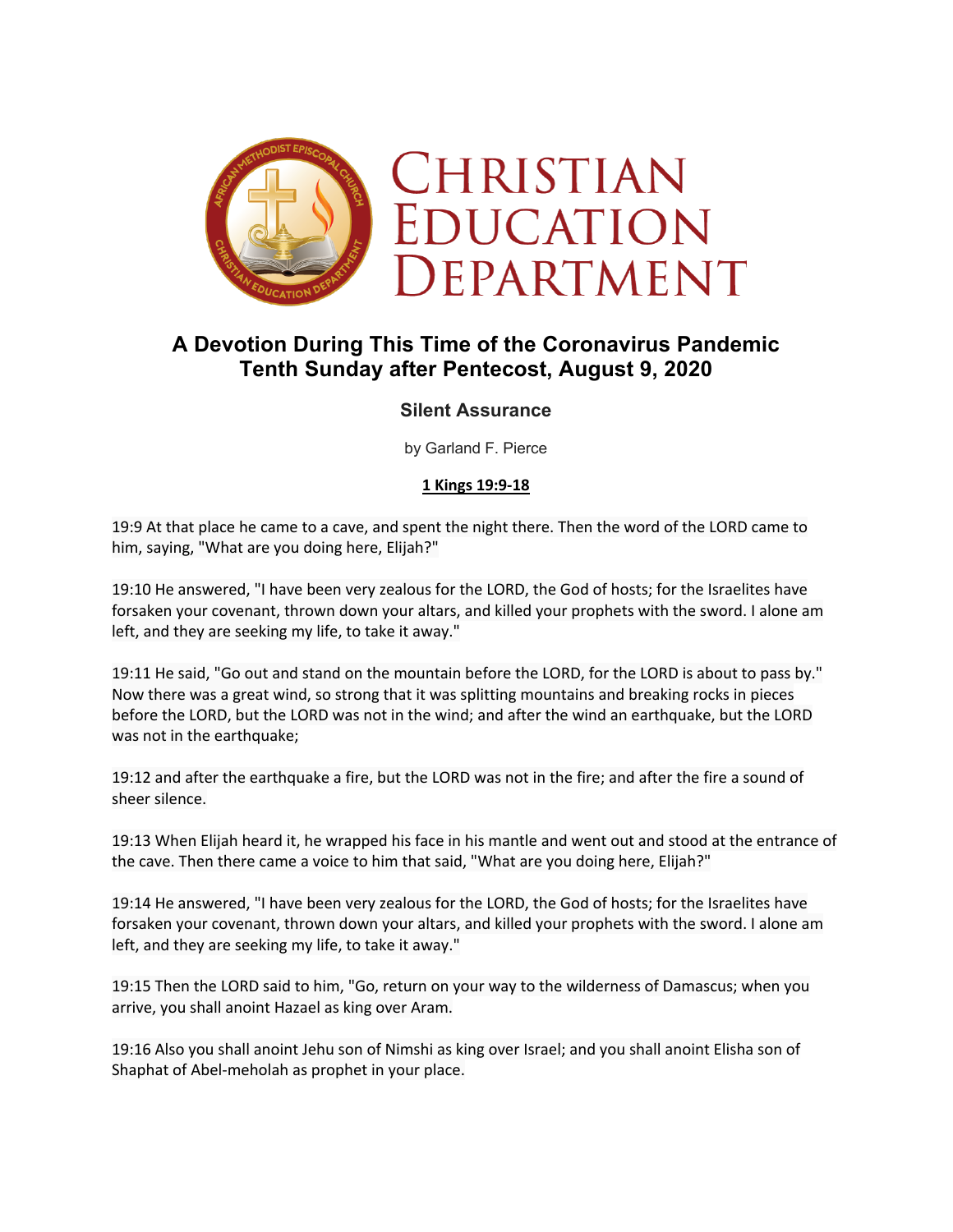19:17 Whoever escapes from the sword of Hazael, Jehu shall kill; and whoever escapes from the sword of Jehu, Elisha shall kill.

19:18 Yet I will leave seven thousand in Israel, all the knees that have not bowed to Baal, and every mouth that has not kissed him."

Socially distant, alone, and filled with fear and despair, this is how we find Elijah, the prophet of God. He has spoken out against the moral corruption of the governmental powers of his day, now retribution has been declared against him. Sounds familiar? He knows that other prophets of the Lord have been destroyed; he hides in fear for his own life. He feels utterly alone!

Even now, many feel alone. Even now, many who have worked and attempted to fight the good fight of a justice and peace-seeking faith are dangerously close to being disheartened. God finds us in our isolation and lamentation and asks Elijah and us who are scared and frustrated, "What are you doing here?"

The winds come as does the earthquake and fire; but, no word from God.

Then…silence…

In it…a word…an assurance, "You are not alone." Assurance is received with marching orders, "Go, return on your way, find, anoint." These anointed ones will take up where you left off.

Recently during the virtual gathering of the Poor Peoples Campaign in June, Bishop William Barber, Co-Chair of the Poor Peoples Campaign, declared, "Do not let anyone tell you that this is the first time people of different races, classes, and educational backgrounds have come together to fight for a common cause. It has always been such a coalition of the faithful that has brought about change in this country ― Black, white, and brown; rich and poor; young and old. Everyone is needed; everyone has a part to play and an offering to make."

The good news is that there is always a community, a coalition of the faithful. We are not alone, somewhere there are others ready to fight the good fight with us. We are not alone in our fear. We are not alone in our frustration. We are not alone in our faith walk. Elijah received this assurance in the "sound" of sheer silence. We received the same when our savior declared, "I am with you always, to the end of the age."

**TALK:** Take a moment to be silent, reflect, and share (write down)—What do you hear God saying to you?

#### **PRAY:**

**O God who is greater than the most powerful forces in this world, enable us to be still and know that You are God.**

**O Lord who answers out of the whirlwind of everyday life, breathe in us Your Holy Spirit to strengthen, comfort, and guide us in the midst of the storm.**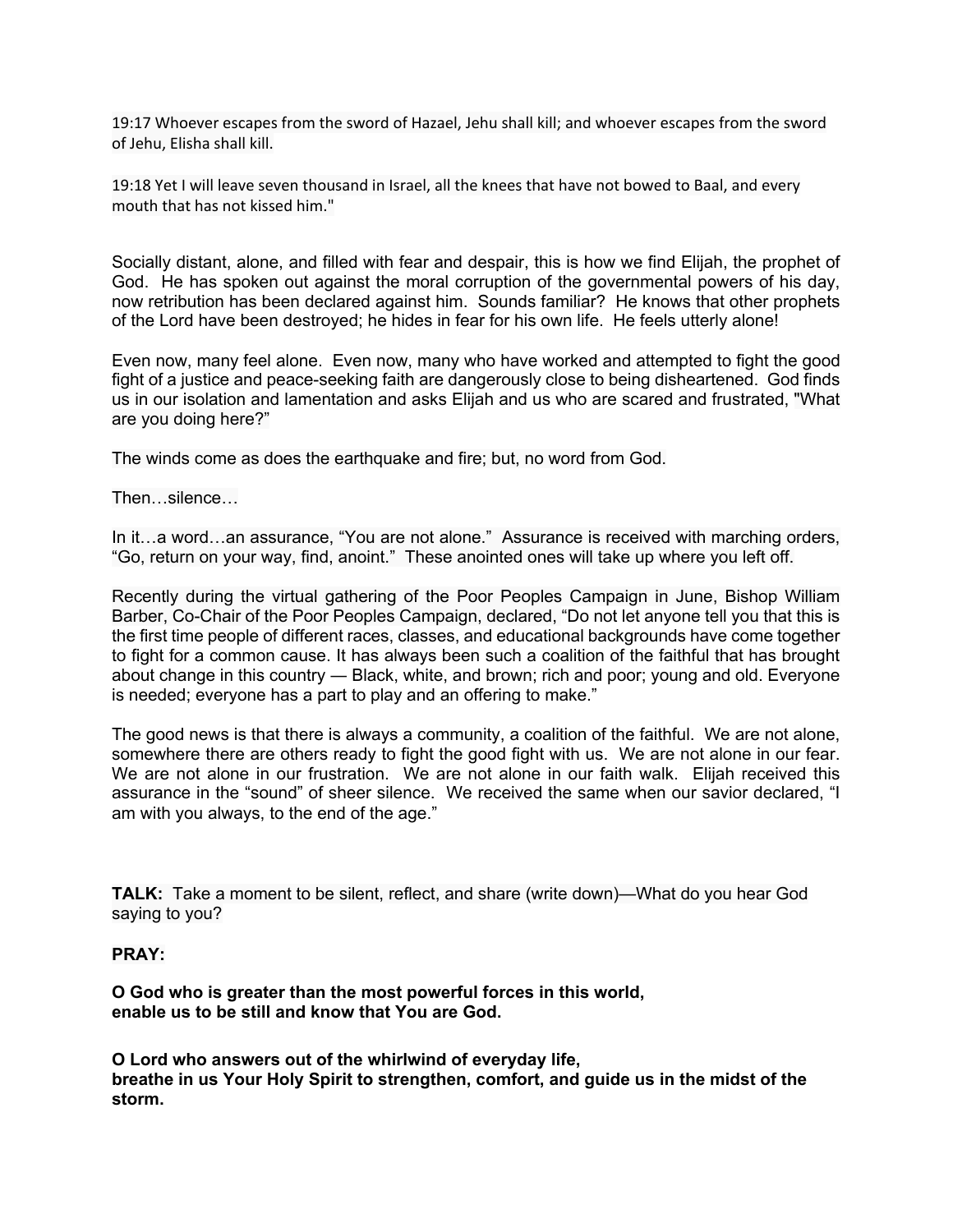#### **O still, small voice, speak to us this hour that we might become makers of Your peace in our homes, in our communities, in our world. We pray all this in the name of the One who calmed the raging sea. Amen.**

a*dapted from* http://www.myredeemerlives.com/prayers.html

## **ACT:**

1. Elijah needed to be reminded that he was not alone. Who do you know that may need to be reminded that they are not alone? Reach out to them this week. For those US citizens, here are some practical actions to take: Participate in the current democratic processes (voter registration, voting, completing the 2020 census and encouraging others to do so—See: http://www.amevalert.org and https://2020census.gov.) For everyone, practice social distancing as much as possible, wash your hands often, and wear face covering to help prevent the spread of COVID-19—See: http://www.amechealth.org.

2. See also the activity that accompanies this devotion.

3. Revisit the Psalm 23 Challenge first issued as part of the March 22, 2020 set of resources.

## **Song:**

#### I've Seen the Lightning Flashing AMEC Hymnal, #441

1. I've seen the light-ning flash-ing, I've heard the thun-der roll, I've felt sin's break-ers dash-ing, Which al-most con-quered my soul; I've heard the voice of my Sav-ior Bid-ding me still to fight on; He prom-ised nev-er to leave me, Nev-er to leave me a-lone!

## *Refrain:*

*No, nev-er a-lone, no, nev-er a lone; He prom-ised nev-er to leave me, He'll claim me for His own. No, nev-er a-lone, no, nev-er a-lone; He prom-ised nev-er to leave me, Never to leave me a-lone.*

2. The world's fierce winds are blow-ing Temp-ta-tions sharp and keen; I have a peace in know-ing My Sav-ior stands be-tween; He stands to shield me from dan-ger When earth-ly friends are gone; He prom-ised nev-er to leave me, Nev-er to leave me a-lone!

## *Refrain*

3. When in af-flic-tion's val-ley I tread the road of care, My Sav-ior helps me to car-ry The cross so heav-y to bear; Though all a-round me is dark-ness, Earth-ly joys all flown;